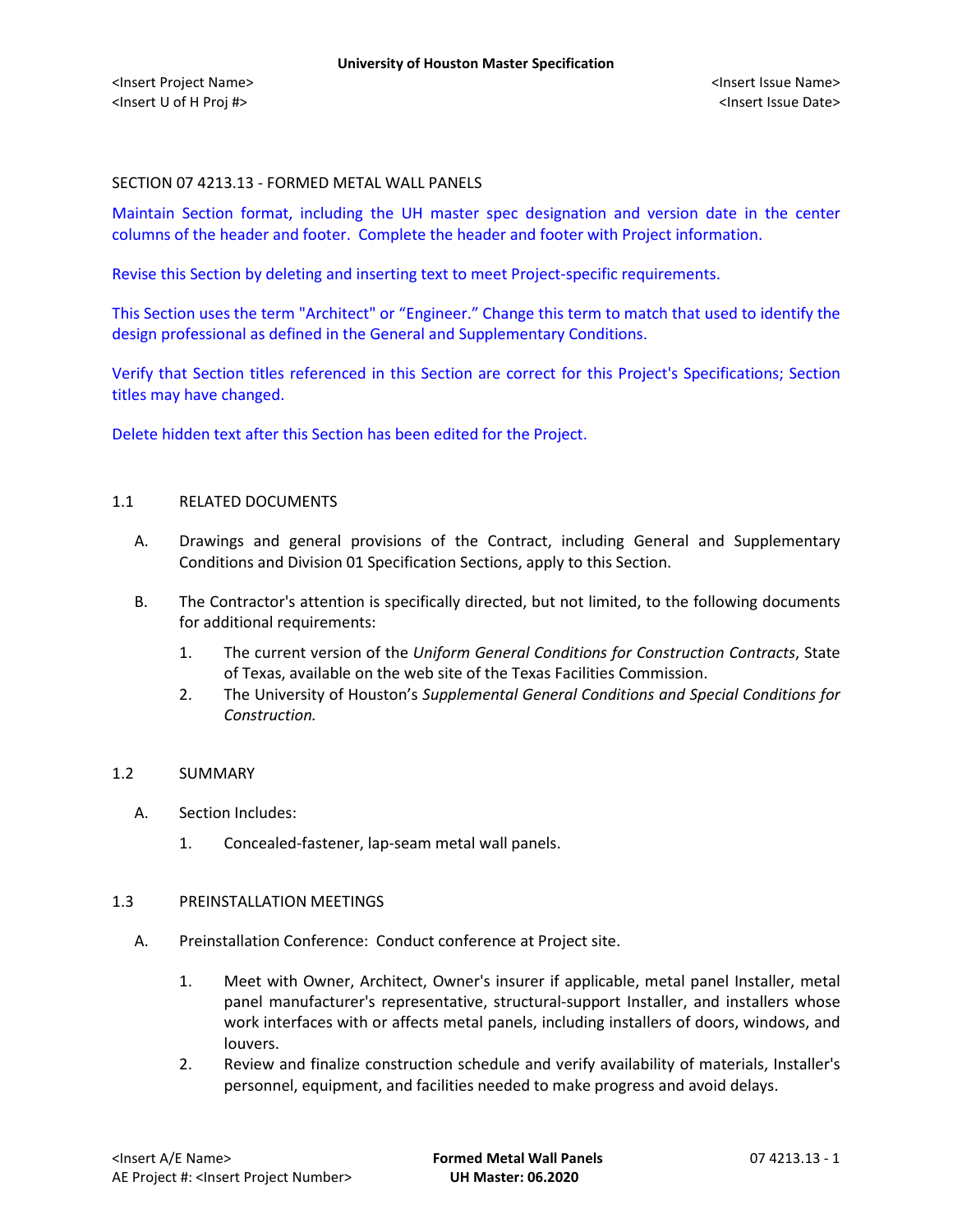- 3. Review methods and procedures related to metal panel installation, including manufacturer's written instructions.
- 4. Examine support conditions for compliance with requirements, including alignment between and attachment to structural members.
- 5. Review flashings, special siding details, wall penetrations, openings, and condition of other construction that affect metal panels.
- 6. Review governing regulations and requirements for insurance, certificates, and tests and inspections if applicable.
- 7. Review temporary protection requirements for metal panel assembly during and after installation.
- 8. Review of procedures for repair of metal panels damaged after installation.
- 9. Document proceedings, including corrective measures and actions required, and furnish copy of record to each participant.

## 1.4 ACTION SUBMITTALS

- A. Product Data: For each type of product.
	- 1. Include construction details, material descriptions, dimensions of individual components and profiles, and finishes for each type of panel and accessory.

# Retain paragraph and associated subparagraphs below if Project is to be LEED v4 certified.

- B. LEED Action Submittals (Projects authorized for LEED certification only):
	- 1. Building Product Disclosure and Optimization:
		- a. Leadership Extraction Practices
			- 1) Extended Producer Responsibility (EPR): Submit documentation indicating that manufacturers have a take back or recycling program for the product purchased.
			- 2) Wood Products: Certified by Forest Stewardship Council or USGBC approved equivalent.
				- a) [Chain-of-Custody Certificates:](http://www.arcomnet.com/sustainable_design.aspx?topic=146) For certified wood products. Include statement of costs.
				- b) [Chain-of-Custody Qualification Data:](http://www.arcomnet.com/sustainable_design.aspx?topic=148) For manufacturer and vendor.
			- 3) Provide details of biobased material per Sustainable Agriculture Network's Sustainable Agriculture Standard or USDA certified biobased product. Indicate cost, location of extraction, manufacture, and purchase of material.
			- 4) Recycled Content: For products having recycled content, indicate percentages by weight of post-consumer and pre-consumer recycled content.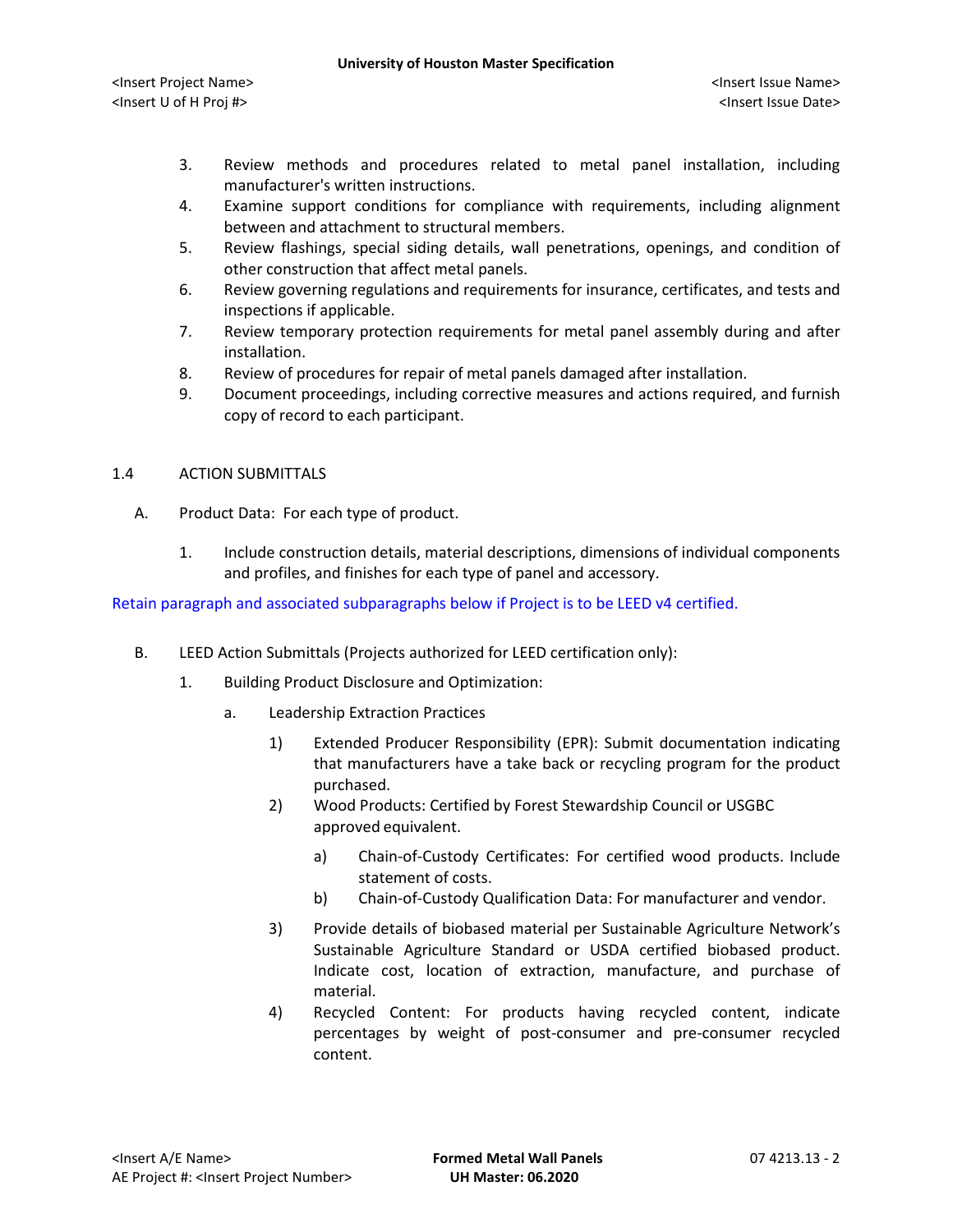- a) Include statement indicating costs for each product having recycled content.
- b. Sourcing of Raw Materials: For products that are required to comply with requirements for regional materials, indicating location of material manufacturer and point of extraction, harvest, or recovery for each raw material.
	- 1) Include statement indicating distance to Project, cost for each regional material and the fraction by weight that is considered regional.
	- 2) Product Certificates: For materials manufactured within 100 miles of Project, indicating location of material manufacturer and point of extraction, harvest, or recovery for each raw material. Include distance to Project and cost for each raw material.
- 2. Laboratory Test Reports: For installation adhesives indicating compliance with requirements for low-emitting materials.
- C. Shop Drawings:
	- 1. Include fabrication and installation layouts of metal panels; details of edge conditions, joints, panel profiles, corners, anchorages, attachment system, trim, flashings and flashing laps, closures, and accessories; and special details.
		- a. Provide isometric details where 2D representation does not clearly illustrate the designed condition(s).
	- 2. Accessories: Include details of the flashing, trim, and anchorage systems, at a scale of not less than 1-1/2 inches per 12 inches.
- D. Samples for Initial Selection: For each type of metal panel indicated with factory-applied finishes.
	- 1. Include Samples of trim and accessories involving color selection.
- E. Samples for Verification: For each type of exposed finish, prepared on Samples of size indicated below:
	- 1. Metal Panels: 12 inches (305 mm) long by actual panel width. Include fasteners, closures, and other metal panel accessories.

## 1.5 INFORMATIONAL SUBMITTALS

- A. Qualification Data: For Installer.
- B. Product Test Reports: For each product, for tests performed by a qualified testing agency.

Retain paragraph and associated subparagraphs below if Project is to be LEED v4 certified.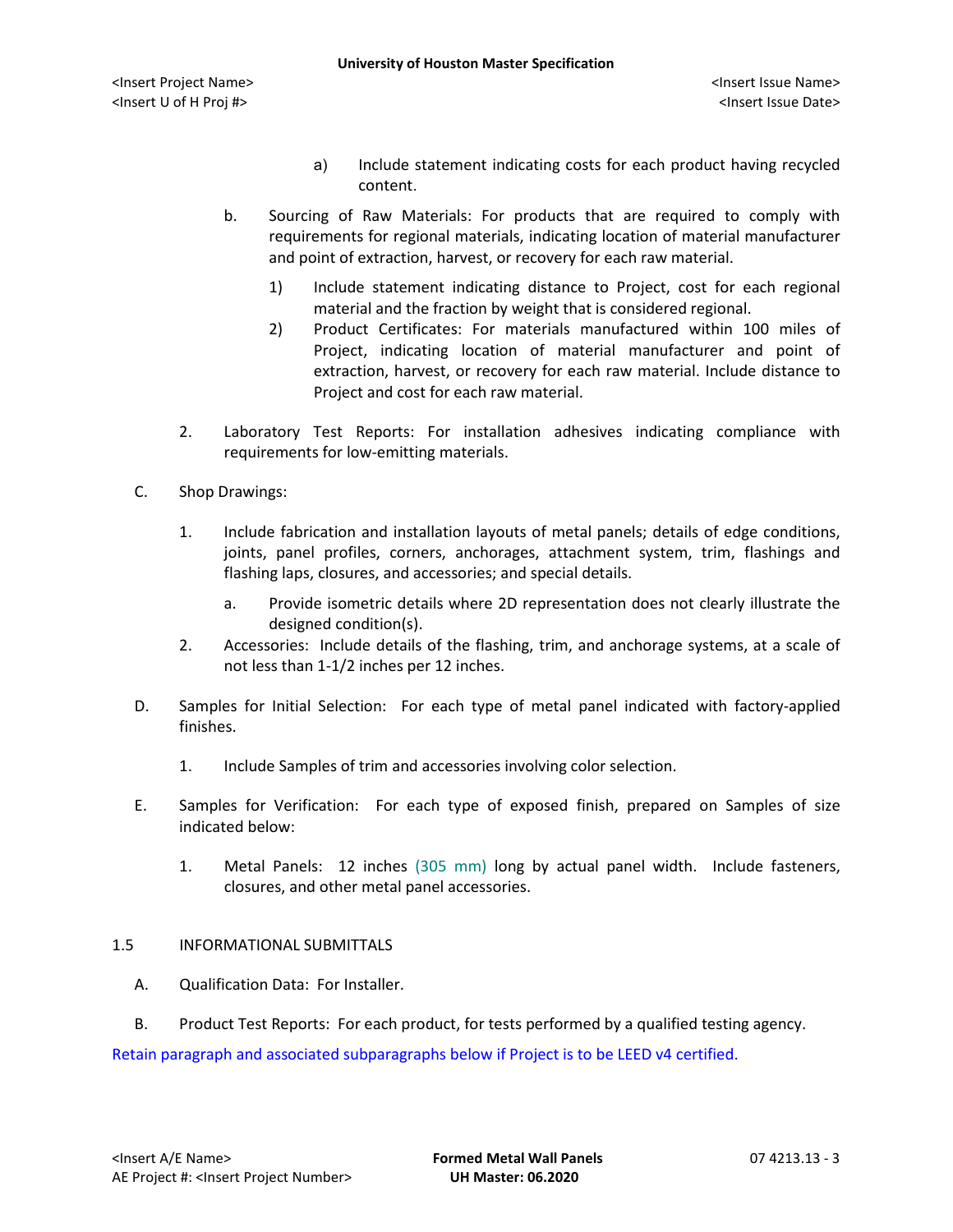- C. LEED Informational Submittals:
	- 1. Building Product Disclosure and Optimization Sourcing of Raw Materials:
		- a. Raw Material Sources and Extraction Reporting: Submit Raw materials supplier corporate Sustainability Reports (CSRs); documenting responsible extraction; including extraction locations, long term ecologically responsible land use, commitment to reducing environmental harms from extraction and manufacturing processes, and a commitment to meeting applicable standards or programs that address responsible sourcing criteria
			- 1) Submit manufacturers' self-declared reports
			- 2) Submit third party verified corporate sustainability reports (CSR) using one of the following frameworks"
				- a) Global Reporting Initiative (GRI) Sustainability Report
				- b) Organization for Economic Co-operation and Development (OECD)
				- c) Guidelines for Multinational Enterprises
				- d) UN Global Compact
				- e) ISO 26000
				- f) USGBC approved program.
	- 2. Building Product Disclosure and Optimization Material Ingredients
		- a. Material Ingredient Optimization: Submit manufacturer's Environmental Product Declaration (EPD) or at least one of the following:
			- 1) GreenScreen V1.2 Benchmark: Third party report prepared by a licensed GreenScreen List Translator, or a full GreenScreen Assessment.
			- 2) Cradle to Cradle: Manufacturer's published literature for the product bearing the Cradle to Cradle logo.
			- 3) International Alternative Compliance Path REACH Optimization
			- 4) Declare: Manufacturer's completed Product Declaration Form
			- 5) Other programs approved by USGBC
		- b. Product Manufacturer Supply Chain Optimization: Submit documentation from manufacturers for products that go beyond material ingredient optimization as follows:
			- 1) Are sourced from product manufacturers who engage in validated and robust safety, health, hazard, and risk programs which at a minimum document at least 99 percent (by weight) of the ingredients used to make the building product or building material, and
			- 2) Are sourced from product manufacturers with independent third party verification of their supply chain that at a minimum verifies:
				- a) Processes are in place to communicate and transparently prioritize chemical ingredients along the supply chain according to available hazard, exposure and use information to identify those that require more detailed evaluation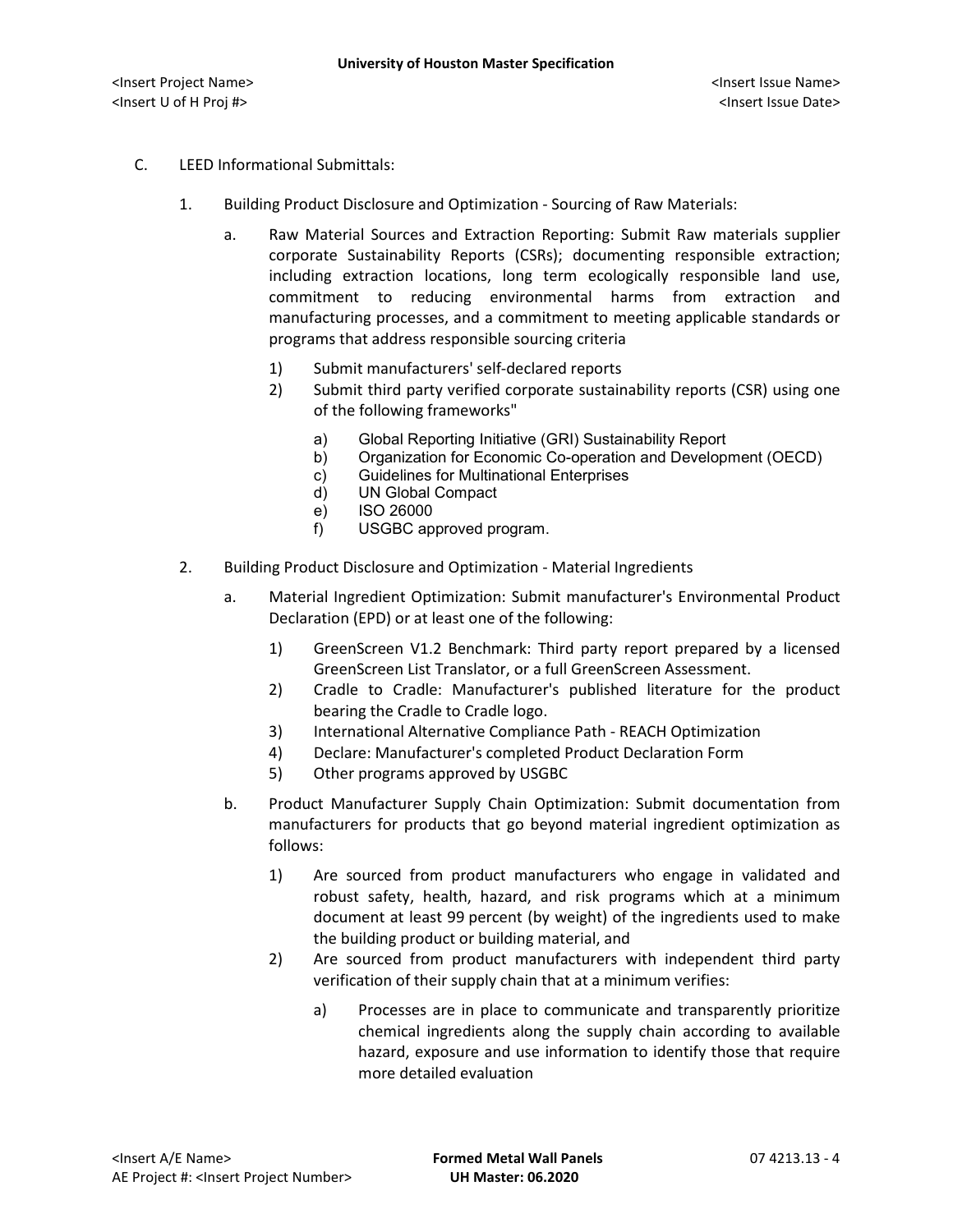- b) Processes are in place to identify, document, and communicate information on health, safety and environmental characteristics of chemical ingredients
- c) Processes are in place to implement measures to manage the health, safety and environmental hazard and risk of chemical ingredients
- d) Processes are in place to optimize health, safety and environmental impacts when designing and improving chemical ingredients
- e) Processes are in place to communicate, receive and evaluate chemical ingredient safety and stewardship information along the supply chain
- f) Safety and stewardship information about the chemical ingredients is publicly available from all points along the supply chain.
- C. Field quality-control reports.
- D. Sample Warranties: For special warranties.

#### 1.6 CLOSEOUT SUBMITTALS

- A. Maintenance Data: For metal panels to include in maintenance manuals.
- B. Manufacturer's Warranty
- C. Installer's Warranty

#### 1.7 QUALITY ASSURANCE

- A. Installer Qualifications: An entity that employs installers and supervisors who are trained and approved by manufacturer.
- B. Mockups: Provide panel mockups for aesthetic, performance, or combined review as a standalone installation or as part of project mock up.

#### 1.8 DELIVERY, STORAGE, AND HANDLING

- A. Deliver components, metal panels, and other manufactured items so as not to be damaged or deformed. Package metal panels for protection during transportation and handling.
- B. Unload, store, and erect metal panels in a manner to prevent bending, warping, twisting, and surface damage.
- C. Stack metal panels horizontally on platforms or pallets, covered with suitable weathertight and ventilated covering. Store metal panels to ensure dryness, with positive slope for drainage of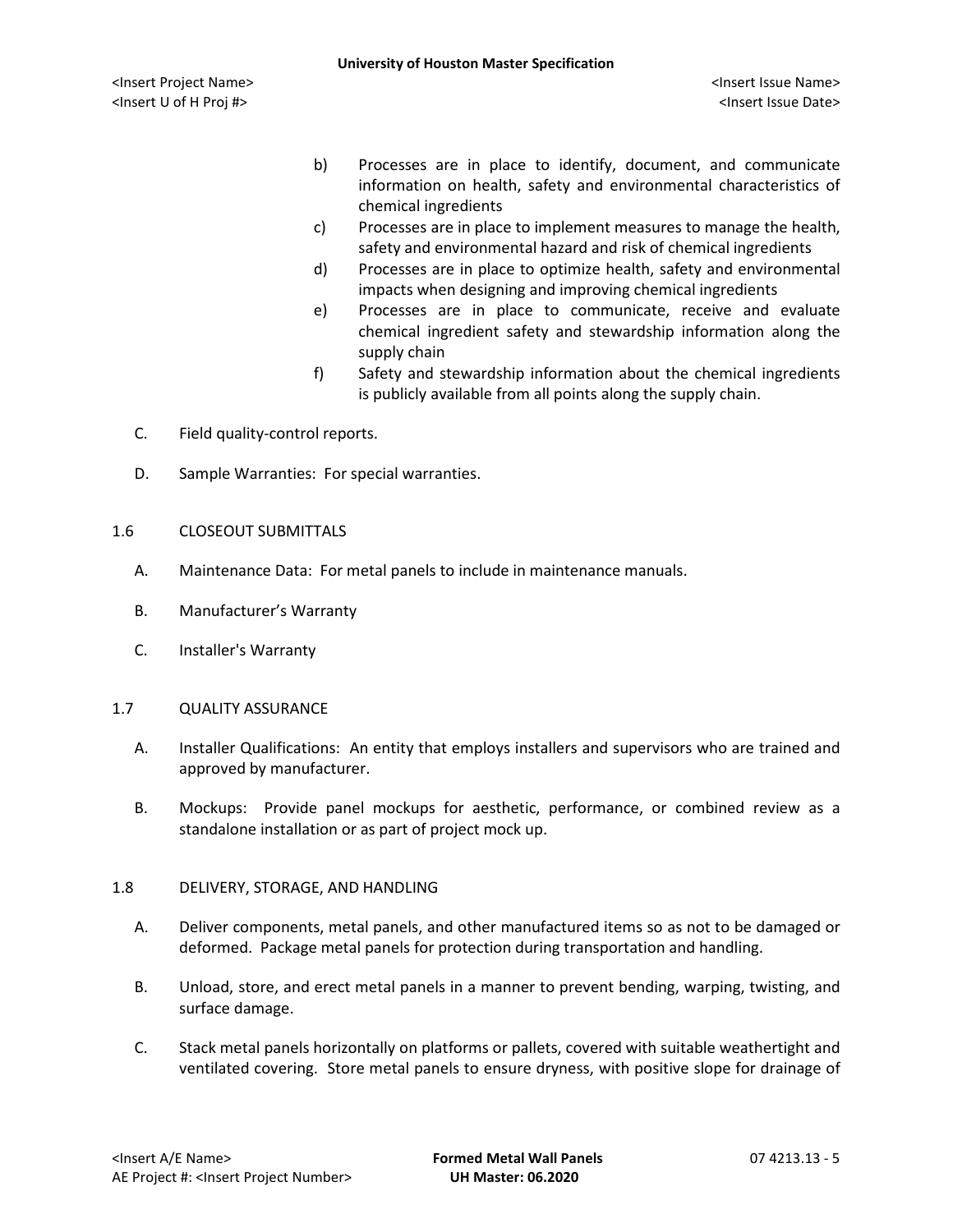water. Do not store metal panels in contact with other materials that might cause staining, denting, or other surface damage.

- D. Retain strippable protective covering on metal panels during installation.
- E. Zinc and Copper Panels: Wear gloves when handling to prevent fingerprints and soiling of surface.

#### 1.9 FIELD CONDITIONS

A. Weather Limitations: Proceed with installation only when existing and forecasted weather conditions permit assembly of metal panels to be performed according to manufacturers' written instructions and warranty requirements.

#### 1.10 COORDINATION

A. Coordinate metal panel installation with rain drainage work, flashing, trim, construction of soffits, and other adjoining work to provide a leakproof, secure, and noncorrosive installation.

#### 1.11 WARRANTY

- A. Special Warranty: Manufacturer's standard form in which manufacturer and installer agree to repair or replace components of metal panel systems that fail in materials or workmanship within specified warranty period.
	- 1. Failures include, but are not limited to, the following:
		- a. Structural failures including rupturing, cracking, or puncturing.
		- b. Deterioration of metals and other materials beyond normal weathering.
	- 2. Warranty Period: Two years from date of Substantial Completion.
- B. Special Warranty on Panel Finishes: Manufacturer's standard form in which manufacturer agrees to repair finish or replace metal panels that show evidence of deterioration of factoryapplied finishes within specified warranty period.
	- 1. Exposed Panel Finish: Deterioration includes, but is not limited to, the following:
		- a. Color fading more than 5 Hunter units when tested according to ASTM D 2244.
		- b. Chalking in excess of a No. 8 rating when tested according to ASTM D 4214.
		- c. Cracking, checking, peeling, or failure of paint to adhere to bare metal.
	- 2. Finish Warranty Period: 20 years from date of Substantial Completion.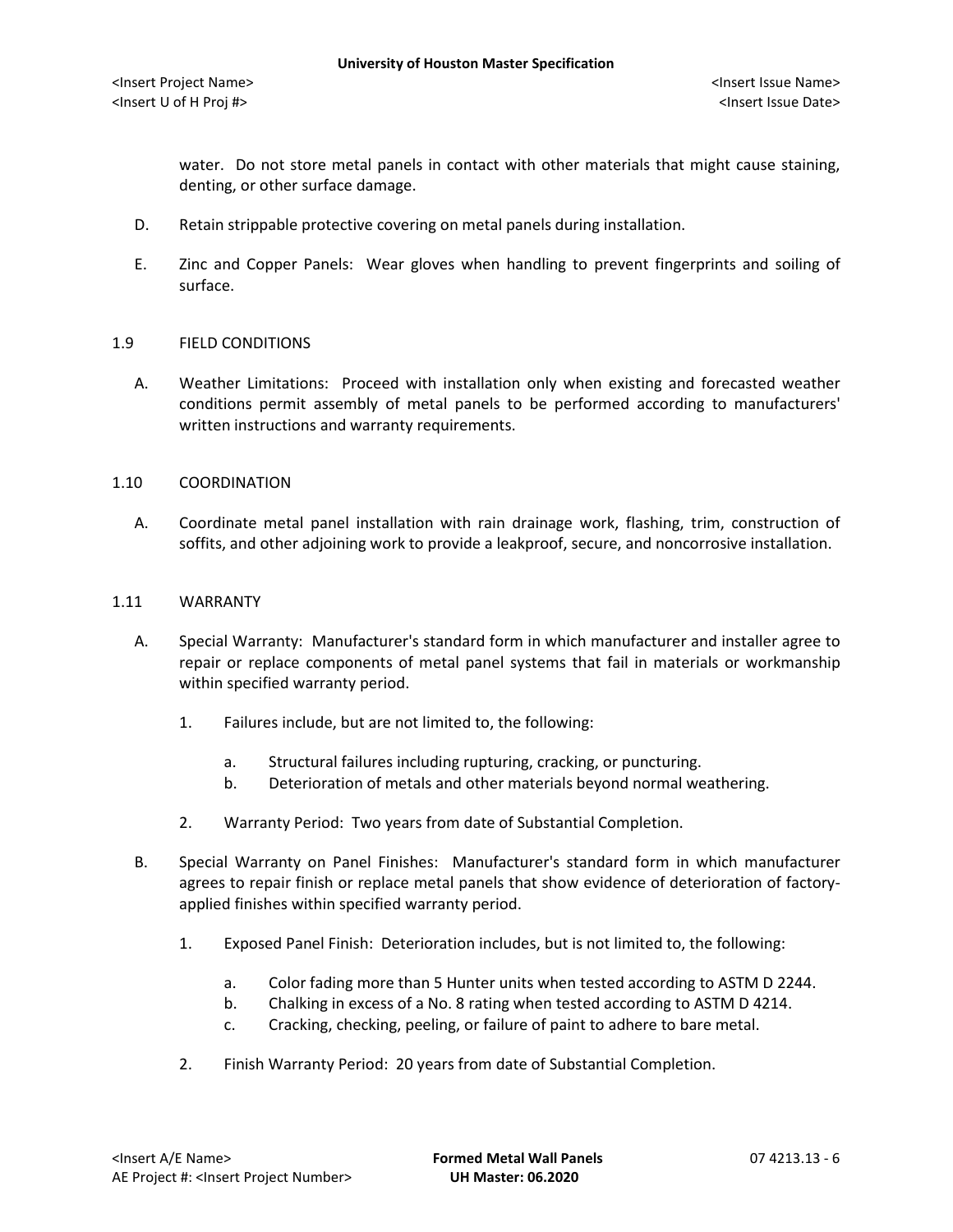PART 2 - PRODUCTS

#### 2.1 PERFORMANCE REQUIREMENTS

- A. Recycled Content of Steel Products: Postconsumer recycled content plus one-half of preconsumer recycled content not less than 25 percent.
- B. Structural Performance: Provide metal panel systems capable of withstanding the effects of the following loads, based on testing according to ASTM E 1592:
	- 1. Wind Loads: As indicated on Drawings.
	- 2. Deflection Limits: For wind loads, no greater than 1/180 of the span.
- C. Thermal Movements: Allow for thermal movements from ambient and surface temperature changes by preventing buckling, opening of joints, overstressing of components, failure of joint sealants, failure of connections, and other detrimental effects. Base calculations on surface temperatures of materials due to both solar heat gain and nighttime-sky heat loss.
	- 1. Temperature Change (Range): 120 deg F (67 deg C), ambient; 180 deg F (100 deg C), material surfaces.
- D. Fire-Resistance Ratings: Comply with ASTM E 119; testing by a qualified testing agency. Identify products with appropriate markings of applicable testing agency.
	- 1. Indicate design designations from UL's "Fire Resistance Directory" or from the listings of another qualified testing agency.

### 2.2 CONCEALED-FASTENER, LAP-SEAM METAL WALL PANELS

- A. General: Provide factory-formed metal panels designed to be field assembled by lapping and interconnecting side edges of adjacent panels and mechanically attaching through panel to supports using concealed fasteners and factory-applied sealant in side laps. Include accessories required for weathertight installation.
- B. Flush-Profile, Concealed-Fastener Metal Wall Panels: Formed with vertical panel edges and a flat pan between panel edges; with flush joint between panels.
	- 1. Manufacturers: Subject to compliance with requirements provide products by one of the following:
	- 2. [Basis-of-Design Product:](http://www.specagent.com/LookUp/?ulid=6938&mf=04&src=wd) Subject to compliance with requirements, provide product indicated on Drawings or comparable product by one of the following:
		- a. [Architectural Building Components.](http://www.specagent.com/LookUp/?uid=123456836905&mf=04&src=wd)
		- b. [CENTRIA Architectural Systems.](http://www.specagent.com/LookUp/?uid=123456836909&mf=04&src=wd)
		- c. [Petersen Aluminum Corporation.](http://www.specagent.com/LookUp/?uid=123456836916&mf=04&src=wd)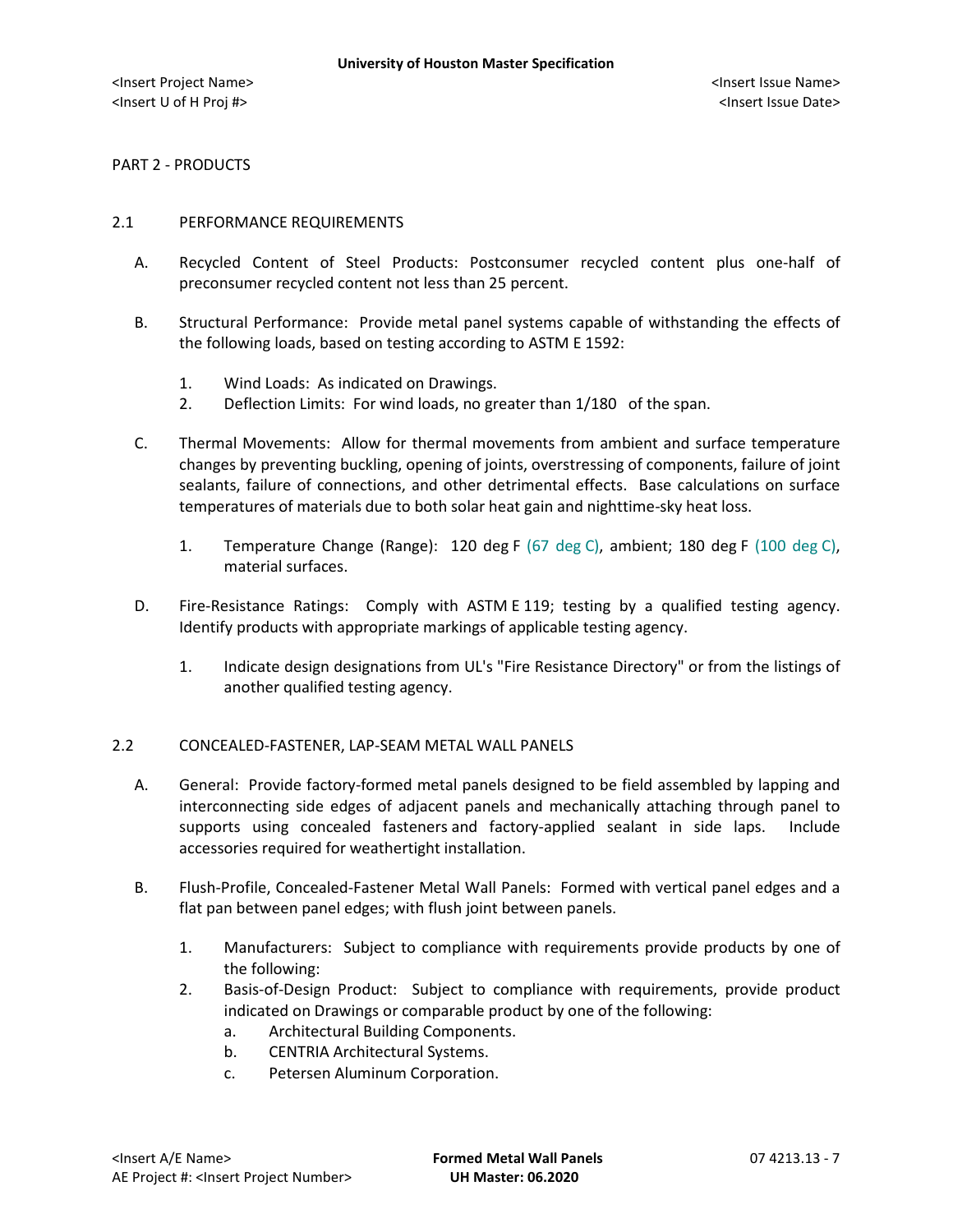- d. Substitutions: See Section 01 2500 "Substitution Procedures."
- 3. Metallic-Coated Steel Sheet: Zinc-coated (galvanized) steel sheet complying with ASTM A 653/A 653M, G90 (Z275) coating designation, or aluminum-zinc alloy-coated steel sheet complying with ASTM A 792/A 792M, Class AZ50 (Class AZM150) coating designation; structural quality. Pre-painted by the coil-coating process to comply with ASTM A 755/A 755M.
	- a. Nominal Thickness: 0.022 inch (0.56 mm).

Select first or second option below. Three-coat finish is typically recommended for bright/exotic colors and true metallic flake protection only. Consider, "Exterior Finish: Two-coat fluoropolymer for general project use.

- b. Exterior Finish: **[Two-][Three-]**coat fluoropolymer.
- c. Color: As selected by Architect from manufacturer's full range.
- C. Reveal-Joint, Concealed-Fastener Metal Wall Panels: Formed with vertical panel edges and a flat pan between panel edges; with narrow reveal joint between panels.
	- 1. Manufacturers: Subject to compliance with requirements, provide products by one of the following :
	- 2. [Basis-of-Design Product:](http://www.specagent.com/LookUp/?ulid=6939&mf=04&src=wd) Subject to compliance with requirements, provide product indicated on Drawings or comparable product by one of the following:
		- a. CENTRIA [Architectural Systems.](http://www.specagent.com/LookUp/?uid=123456836920&mf=04&src=wd)
		- b. [Petersen Aluminum Corporation.](http://www.specagent.com/LookUp/?uid=123456836923&mf=04&src=wd)
		- c. Substitutions: See Section 01 2500 "Substitution Procedures."
	- 3. Metallic-Coated Steel Sheet: Zinc-coated (galvanized) steel sheet complying with ASTM A 653/A 653M, G90 (Z275) coating designation, or aluminum-zinc alloy-coated steel sheet complying with ASTM A 792/A 792M, Class AZ50 (Class AZM150) coating designation; structural quality. Pre-painted by the coil-coating process to comply with ASTM A 755/A 755M.
		- a. Nominal Thickness: 0.022 inch (0.56 mm).

Select first or second option below. Three-coat finish is typically recommended for bright/exotic colors and true metallic flake protection only. Consider, "Exterior Finish: Two-coat fluoropolymer for general project use.

- b. Exterior Finish: **[Two-][Three-]**coat fluoropolymer.
- c. Color: As selected by Architect from manufacturer's full range.

# 2.3 MISCELLANEOUS MATERIALS

A. Miscellaneous Metal Subframing and Furring: ASTM C 645, cold-formed, metallic-coated steel sheet, ASTM A 653/A 653M, G90 (Z275 hot-dip galvanized) coating designation or ASTM A 792/A 792M, Class AZ50 (Class AZM150) aluminum-zinc-alloy coating designation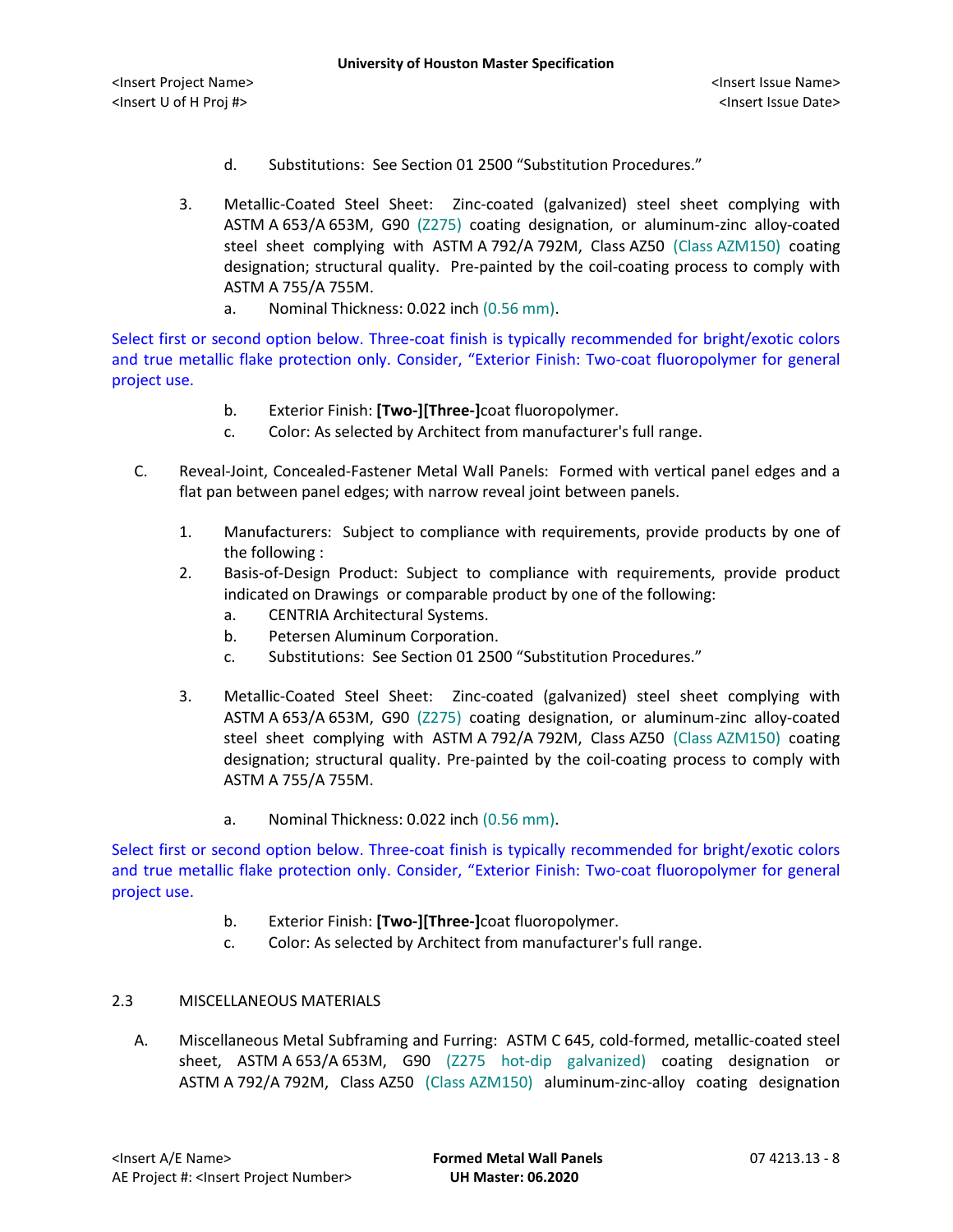unless otherwise indicated. Provide manufacturer's standard sections as required for support and alignment of metal panel system.

- B. Panel Accessories: Provide components required for a complete, weathertight panel system including trim, copings, fascia, mullions, sills, corner units, clips, flashings, sealants, gaskets, fillers, closure strips, and similar items. Match material and finish of metal panels unless otherwise indicated.
	- 1. Closures: Provide closures at eaves and rakes, fabricated of same metal as metal panels.
	- 2. Backing Plates: Provide metal backing plates at panel end splices, fabricated from material recommended by manufacturer.
	- 3. Closure Strips: Closed-cell, expanded, cellular, rubber or crosslinked, polyolefin-foam or closed-cell laminated polyethylene; minimum 1-inch- (25-mm-) thick, flexible closure strips; cut or pre-molded to match metal panel profile. Provide closure strips where indicated or necessary to ensure weathertight construction.
- C. Flashing and Trim: Provide flashing and trim formed from same material as metal panels as required to seal against weather and to provide finished appearance. Locations include, but are not limited to, bases, drips, sills, jambs, corners, end walls, framed openings, rakes, fascia, parapet caps, soffits, reveals, and fillers. Finish flashing and trim with same finish system as adjacent metal panels.
- D. Panel Fasteners: Self-tapping screws designed to withstand design loads. Provide exposed fasteners with heads matching color of metal panels by means of plastic caps or factoryapplied coating. Provide EPDM or PVC sealing washers for exposed fasteners.
- E. Panel Sealants: Provide sealant type recommended by manufacturer that are compatible with panel materials, are nonstaining, and do not damage panel finish.
	- 1. Sealant Tape: Pressure-sensitive, 100 percent solids, gray polyisobutylene compound sealant tape with release-paper backing. Provide permanently elastic, nonsag, nontoxic, nonstaining tape 1/2 inch (13 mm) wide and 1/8 inch (3 mm) thick.
	- 2. Joint Sealant: ASTM C 920; elastomeric polyurethane or silicone sealant; of type, grade, class, and use classifications required to seal joints in metal panels and remain weathertight; and as recommended in writing by metal panel manufacturer.
	- 3. Butyl-Rubber-Based, Solvent-Release Sealant: ASTM C 1311.

## 2.4 FABRICATION

A. General: Fabricate and finish metal panels and accessories at the factory, by manufacturer's standard procedures and processes, as necessary to fulfill indicated performance requirements demonstrated by laboratory testing. Comply with indicated profiles and with dimensional and structural requirements.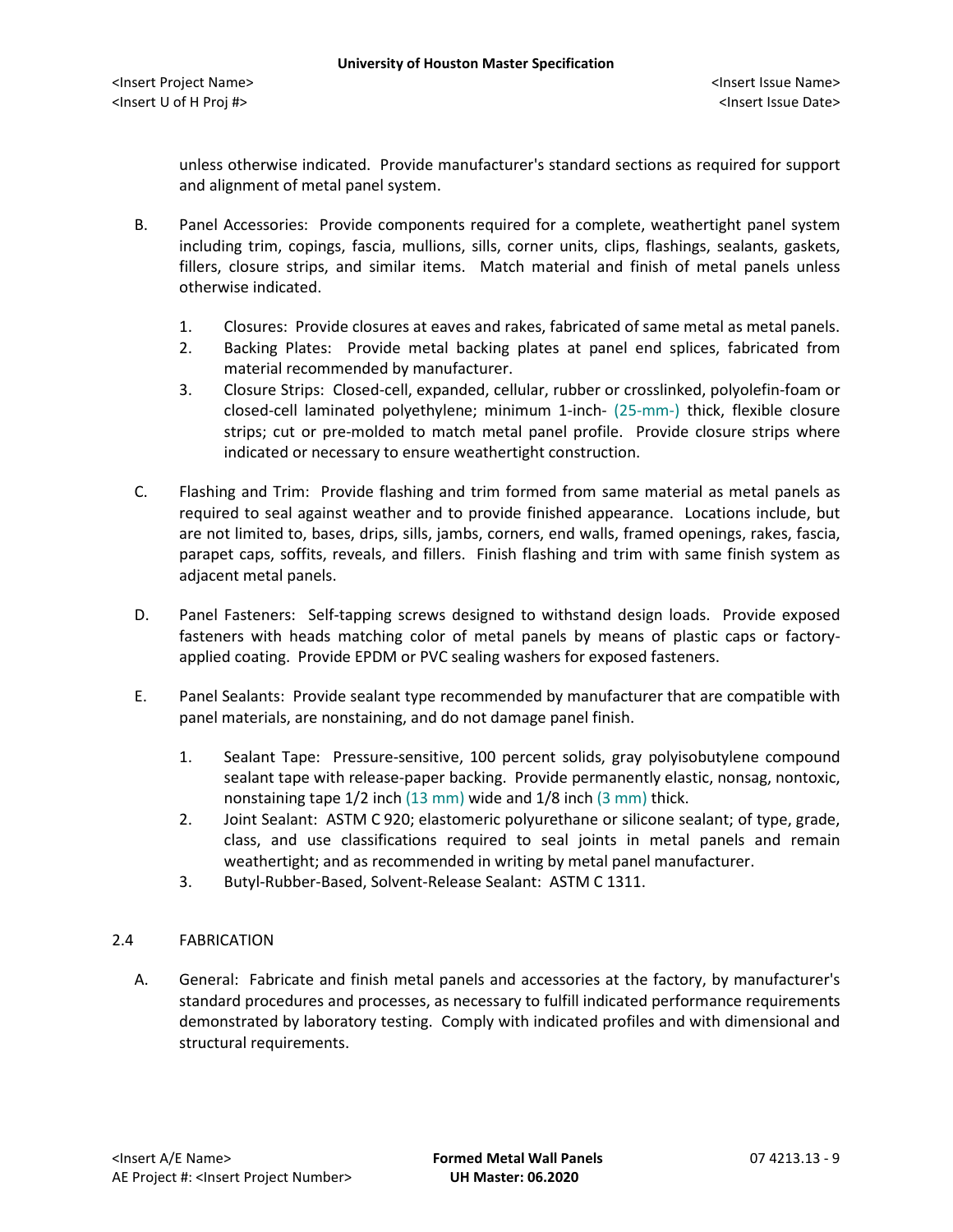- B. Provide panel profile, including major ribs and intermediate stiffening ribs, if any, for full length of panel.
- C. Fabricate metal panel joints with factory-installed captive gaskets or separator strips that provide a weathertight seal and prevent metal-to-metal contact, and that minimize noise from movements.
- D. Sheet Metal Flashing and Trim: Fabricate flashing and trim to comply with manufacturer's recommendations and recommendations in SMACNA's "Architectural Sheet Metal Manual" that apply to design, dimensions, metal, and other characteristics of item indicated.
	- 1. Form exposed sheet metal accessories that are without excessive oil canning, buckling, and tool marks and that are true to line and levels indicated, with exposed edges folded back to form hems.
	- 2. Seams for Aluminum: Fabricate nonmoving seams with flat-lock seams. Form seams and seal with epoxy seam sealer. Rivet joints for additional strength.
	- 3. Seams for Other Than Aluminum: Fabricate nonmoving seams in accessories with flatlock seams. Tin edges to be seamed, form seams, and solder.
	- 4. Sealed Joints: Form non-expansion, but movable, joints in metal to accommodate sealant and to comply with SMACNA standards.
	- 5. Conceal fasteners and expansion provisions where possible. Exposed fasteners are not allowed on faces of accessories exposed to view.
	- 6. Fabricate cleats and attachment devices from same material as accessory being anchored or from compatible, noncorrosive metal recommended in writing by metal panel manufacturer.
		- a. Size: As recommended by SMACNA's "Architectural Sheet Metal Manual" or metal wall panel manufacturer for application but not less than thickness of metal being secured.

## 2.5 FINISHES

- A. Protect mechanical and painted finishes on exposed surfaces from damage by applying a strippable, temporary protective covering before shipping.
- B. Appearance of Finished Work: Variations in appearance of abutting or adjacent pieces are acceptable if they are within one-half of the range of approved Samples. Noticeable variations in same piece are not acceptable. Variations in appearance of other components are acceptable if they are within the range of approved Samples and are assembled or installed to minimize contrast.
- C. Steel Panels and Accessories:
	- 1. Two-Coat Flouropolymer: AAMA 621. Fluoropolymer finish containing not less than 70 percent PVDF resin by weight in both primer coat and color coat. Prepare, pretreat, and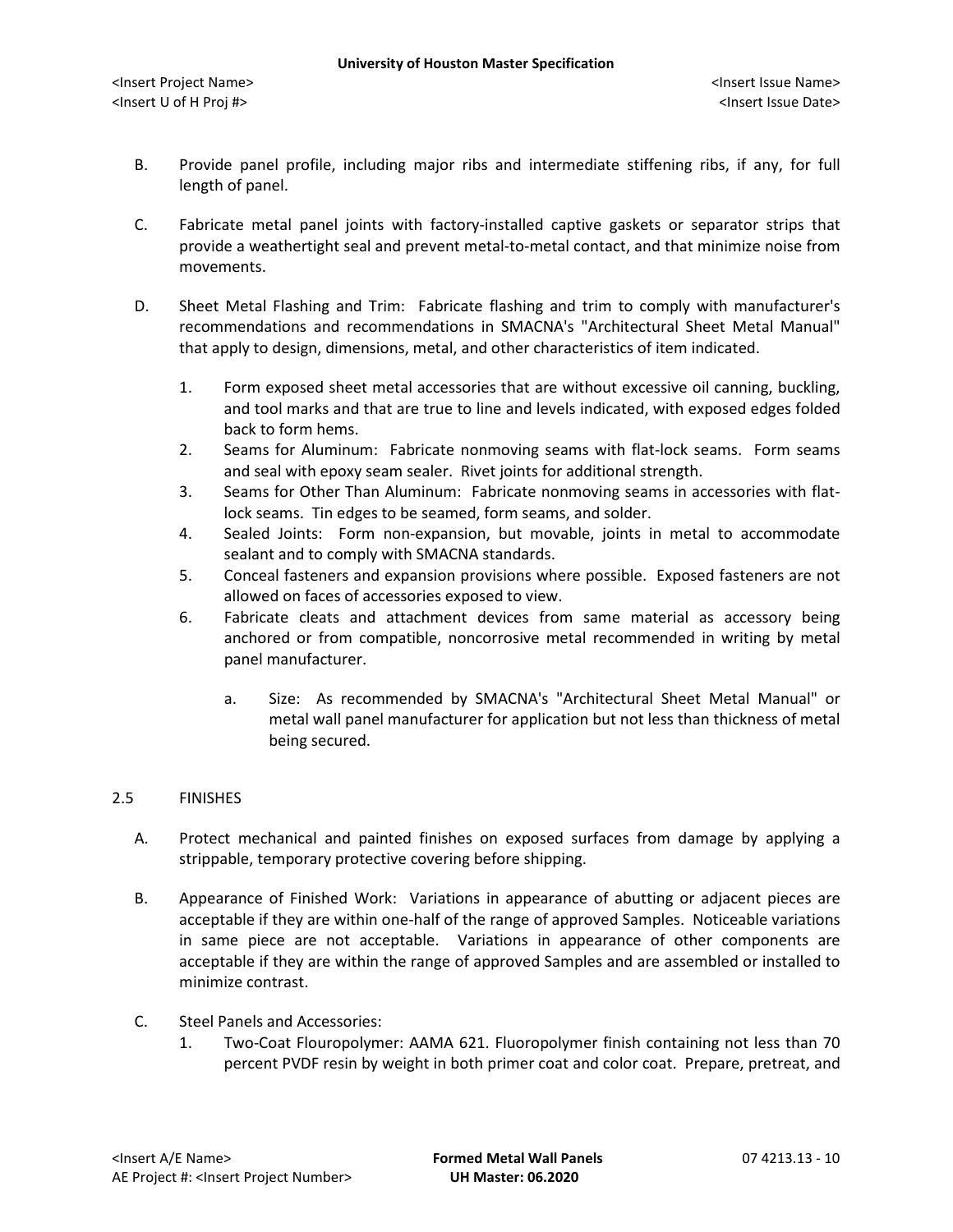apply coating to exposed metal surfaces to comply with coating and resin manufacturers' written instructions.

2. Three-Coat Fluoropolymer: AAMA 621. Fluoropolymer finish containing not less than 70 percent PVDF resin by weight in both primer coat, color coat, and clear topcoat. Prepare, pretreat, and apply coating to exposed metal surfaces to comply with coating and resin manufacturers' written instructions.

### PART 3 - EXECUTION

### 3.1 EXAMINATION

- A. Examine substrates, areas, and conditions, with Installer present, for compliance with requirements for installation tolerances, metal panel supports, and other conditions affecting performance of the Work.
	- 1. Examine wall framing to verify that girts, angles, channels, studs, and other structural panel support members and anchorage have been installed within alignment tolerances required by metal wall panel manufacturer.
	- 2. Examine wall sheathing to verify that sheathing joints are supported by framing or blocking and that installation is within flatness tolerances required by metal wall panel manufacturer.
		- a. Verify that air- or water-resistive barriers have been installed over sheathing or backing substrate to prevent air infiltration or water penetration.
- B. Examine roughing-in for components and systems penetrating metal panels to verify actual locations of penetrations relative to seam locations of metal panels before installation.
- C. Proceed with installation only after unsatisfactory conditions have been corrected.

#### 3.2 PREPARATION

A. Miscellaneous Supports: Install subframing, furring, and other miscellaneous panel support members and anchorages according to ASTM C 754 and metal panel manufacturer's written recommendations.

## 3.3 METAL PANEL INSTALLATION

A. General: Install metal panels according to manufacturer's written instructions in orientation, sizes, and locations indicated. Install panels perpendicular to supports unless otherwise indicated. Anchor metal panels and other components of the Work securely in place, with provisions for thermal and structural movement.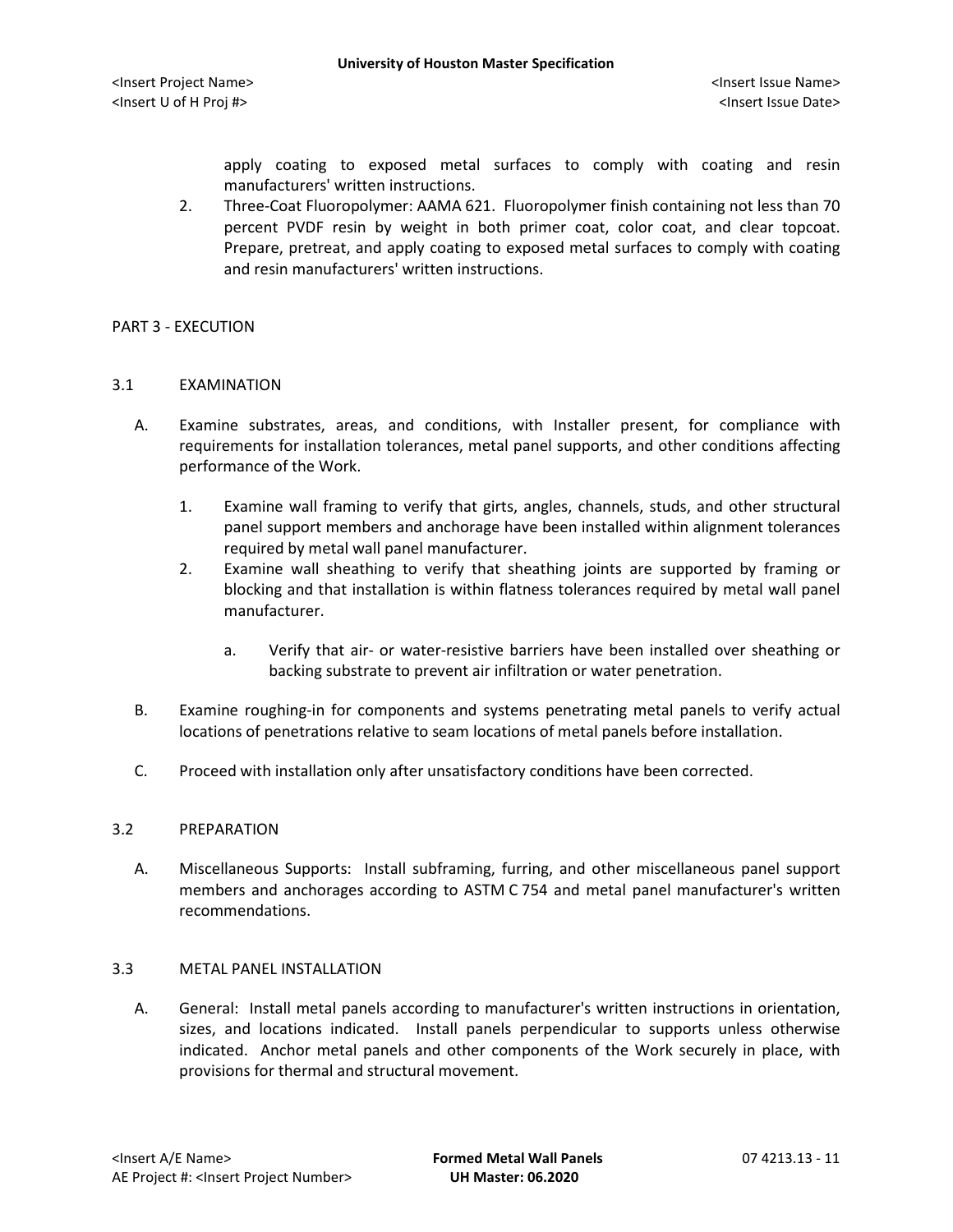- 1. Shim or otherwise plumb substrates receiving metal panels.
- 2. Flash and seal metal panels at perimeter of all openings. Fasten with self-tapping screws. Do not begin installation until air- or water-resistive barriers and flashings that will be concealed by metal panels are installed.
- 3. Install screw fasteners in predrilled holes.
- 4. Locate and space fastenings in uniform vertical and horizontal alignment.
- 5. Install flashing and trim as metal panel work proceeds.
- 6. Locate panel splices over, but not attached to, structural supports. Stagger panel splices and end laps to avoid a four-panel lap splice condition.
- 7. Align bottoms of metal panels and fasten with blind rivets, bolts, or self-tapping screws. Fasten flashings and trim around openings and similar elements with self-tapping screws.
- 8. Provide weathertight escutcheons for pipe- and conduit-penetrating panels.
- B. Fasteners:
	- 1. Steel Panels: Use stainless-steel fasteners for surfaces exposed to the exterior; use galvanized-steel fasteners for surfaces exposed to the interior.
- C. Metal Protection: Where dissimilar metals contact each other or corrosive substrates, protect against galvanic action as recommended in writing by metal panel manufacturer.
- D. Lap-Seam Metal Panels: Fasten metal panels to supports with fasteners at each lapped joint at location and spacing recommended by manufacturer.
	- 1. Lap ribbed or fluted sheets one full rib. Apply panels and associated items true to line for neat and weathertight enclosure.
	- 2. Provide metal-backed washers under heads of exposed fasteners bearing on weather side of metal panels.
	- 3. Locate and space exposed fasteners in uniform vertical and horizontal alignment. Use proper tools to obtain controlled uniform compression for positive seal without rupture of washer.
	- 4. Install screw fasteners with power tools having controlled torque adjusted to compress washer tightly without damage to washer, screw threads, or panels. Install screws in predrilled holes.
	- 5. Flash and seal panels with weather closures at perimeter of all openings.
- E. Watertight Installation:
	- 1. Apply a continuous ribbon of sealant or tape to seal lapped joints of metal panels, using sealant or tape as recommend by manufacturer on side laps of nesting-type panels; and elsewhere as needed to make panels watertight.
	- 2. Provide sealant or tape between panels and protruding equipment, vents, and accessories.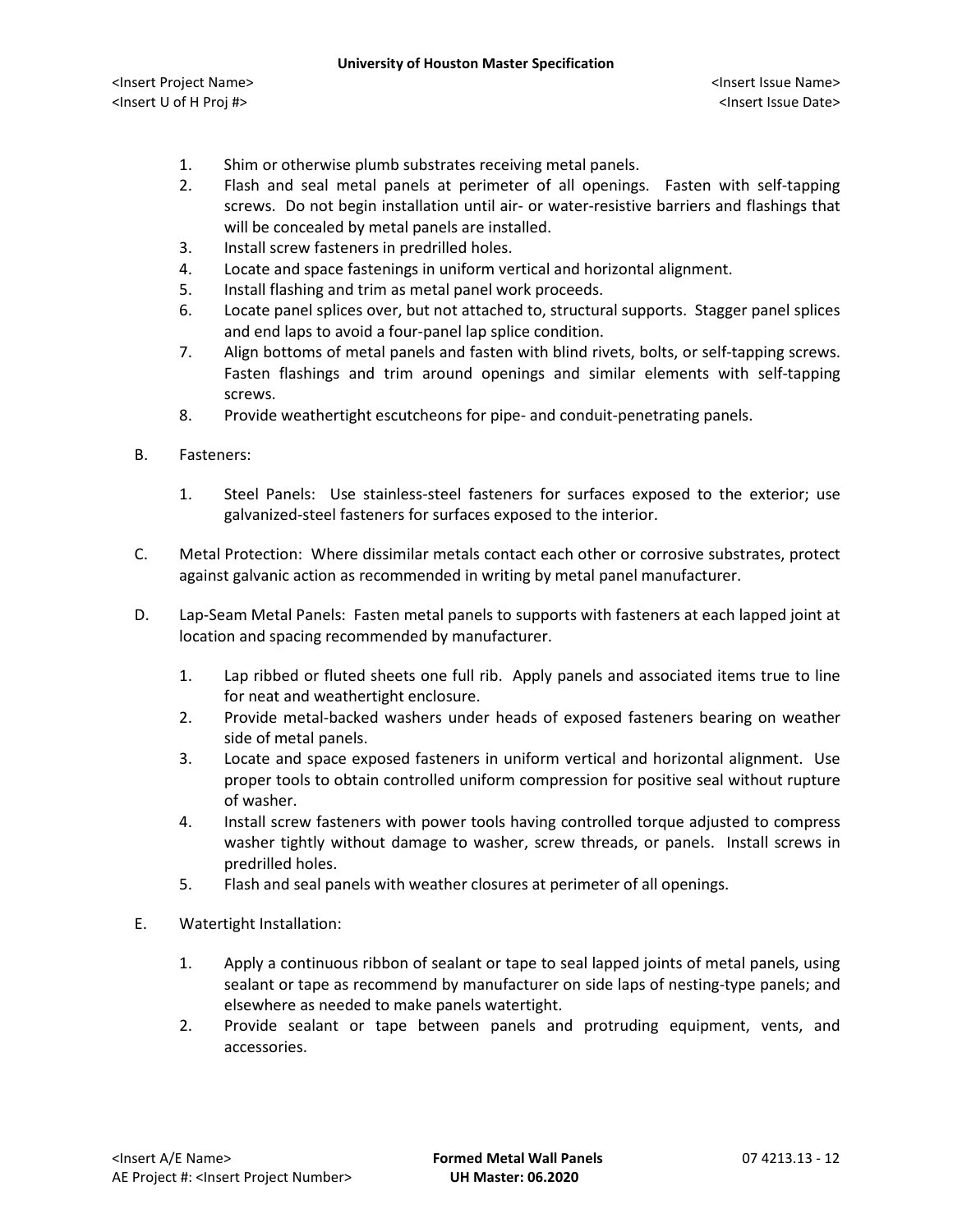- 3. At panel splices, nest panels with minimum 6-inch (152-mm) end lap, sealed with sealant and fastened together by interlocking clamping plates.
- F. Accessory Installation: Install accessories with positive anchorage to building and weathertight mounting, and provide for thermal expansion. Coordinate installation with flashings and other components.
	- 1. Install components required for a complete metal panel system including trim, copings, corners, seam covers, flashings, sealants, gaskets, fillers, closure strips, and similar items. Provide types indicated by metal wall panel manufacturer; or, if not indicated, provide types recommended by metal panel manufacturer.
- G. Flashing and Trim: Comply with performance requirements, manufacturer's written installation instructions, and SMACNA's "Architectural Sheet Metal Manual." Provide concealed fasteners where possible, and set units true to line and level as indicated. Install work with laps, joints, and seams that are permanently watertight.
	- 1. Install exposed flashing and trim that is without buckling and tool marks, and that is true to line and levels indicated, with exposed edges folded back to form hems. Install sheet metal flashing and trim to fit substrates and achieve waterproof performance.
	- 2. Expansion Provisions: Provide for thermal expansion of exposed flashing and trim. Space movement joints at a maximum of 10 feet  $(3 \text{ m})$  with no joints allowed within 24 inches (610 mm) of corner or intersection. Where lapped expansion provisions cannot be used or would not be sufficiently waterproof, form expansion joints of intermeshing hooked flanges, not less than 1 inch (25 mm) deep, filled with mastic sealant (concealed within joints).

## 3.4 FIELD QUALITY CONTROL

- A. Manufacturer's Field Service: Engage a factory-authorized service representative to test and inspect completed metal wall panel installation, including accessories.
- B. Remove and replace metal wall panels where tests and inspections indicate that they do not comply with specified requirements.
- C. Additional tests and inspections, at Contractor's expense, are performed to determine compliance of replaced or additional work with specified requirements.
- D. Prepare test and inspection reports.

## 3.5 CLEANING AND PROTECTION

A. Remove temporary protective coverings and strippable films, if any, as metal panels are installed, unless otherwise indicated in manufacturer's written installation instructions. On